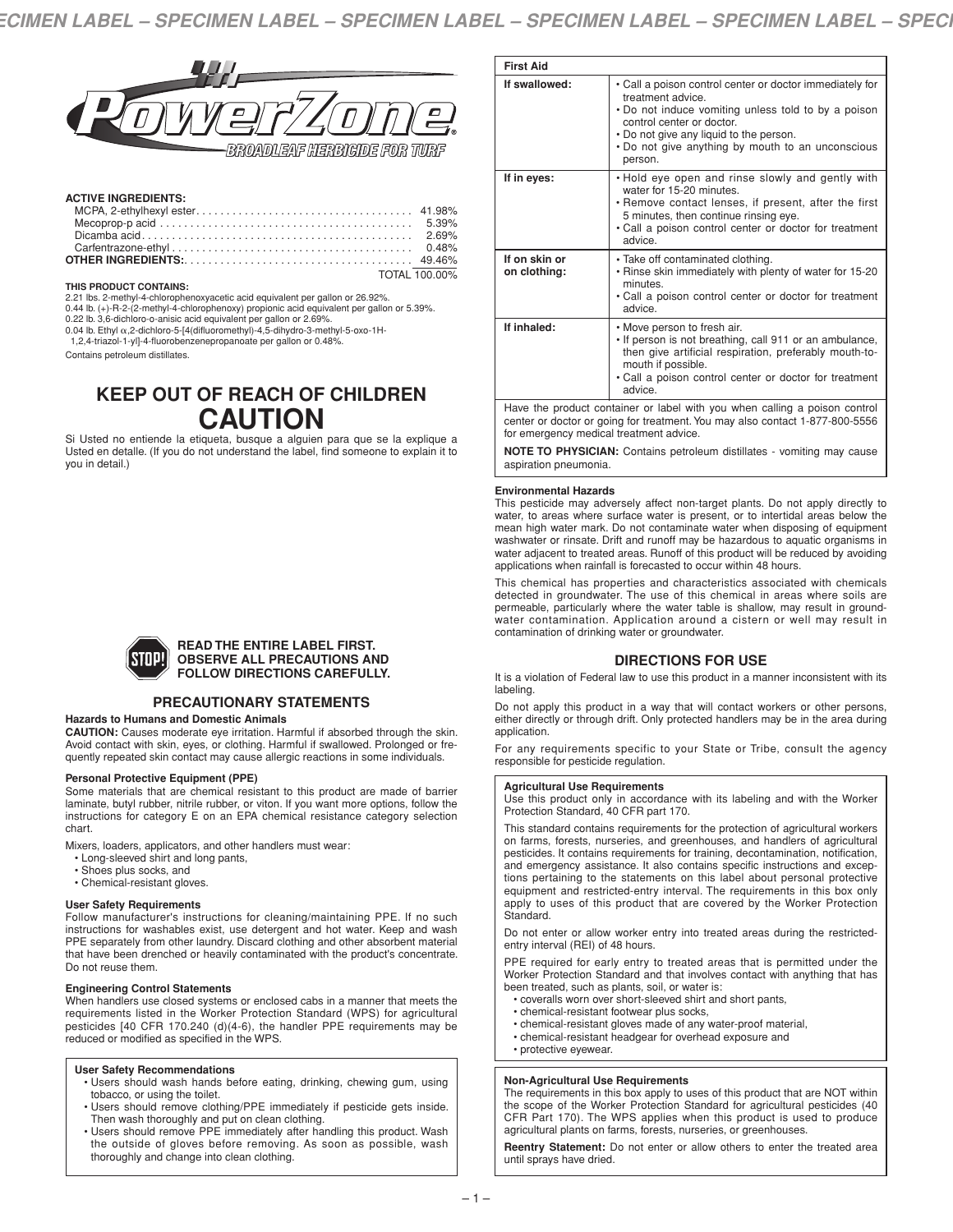## **PRODUCT DESCRIPTION:**

PowerZone® Broadleaf Herbicide For Turf contains four active ingredients including carfentrazone-ethyl that broaden the spectrum of weed control. Carfentrazone-ethyl is in the aryl triazolinone family and inhibits protoporphyrinogen oxidase (Protox), a pivotal enzyme in chlorophyll production.

PowerZone offers these advantages:

- Excellent postemergent activity with proven performance for broadleaf weed control in turfgrass.
- Superior cool weather performance.
- High selectivity (turfgrass safety) in established cool season turfgrass and warm season turfgrass.
- Carfentrazone-ethyl combinations provide rapid and effective weed control for common and troublesome weed species in turfgrass, e.g. spurge, pennywort (dollarweed), dandelion, and white clover.
- Fast acting with evidence of injury within hours. The speed of action (rate of phytotoxicity) and the early injury symptoms are unique features of carfentrazone-ethyl combinations. Generally, the injury symptoms can be noticed within hours of the application and plant death can occur within 7 to 14 days.

## **SPRAY PREPARATION AND TANK MIXTURES:**

PowerZone is an emulsifiable concentrate intended for dilution with water. In certain applications, liquid fertilizer may replace part of the water as a diluent.

#### **Water as diluent:**

Add one-half the required amount of water to the spray tank, then add PowerZone slowly with agitation, and complete filling the tank with water. To prevent separation of the emulsion, mix thoroughly and continue agitation while spraying.

This product forms an emulsion and can separate upon extended or prolonged standing. Re-agitate to assure uniformity of the spray mixture. Storage of the spray mixture beyond 72 hours is not recommended.

Do not use tank additives that alter the pH of the spray solution below pH 5 or above pH 8. Buffer the spray solution to alter the pH range as appropriate.

#### **Liquid fertilizers as diluents:**

Use suitable sources and rates of fertilizer based upon local recommendations. Refer to the mixing directions on the labels of the liquid fertilizers (eg. UAN or urea solutions). Always perform a jar compatibility test before large scale mixing.

## **GROUND EQUIPMENT:**

Power sprayers fitted with a boom or spray wand/gun may be used for broadcast applications and spot treatments. For best spray distribution and coverage, select a spray volume and delivery system that will ensure accurate and uniform coverage. Boom sprayers equipped with appropriate flat fan nozzles, tips, and screens are suitable for broadcast applications. Do not use flood nozzles, Raindrop®, or nozzle tips larger than 8008. Spray droplets larger than 400 microns may reduce coverage and subsequent loss in weed control.

Spray volumes of 3 to 175 gallons per acre with spray pressures adjusted to 20 to 40 psi are appropriate. Use higher spray volumes for dense weed populations.

Hand operated sprayers including backpack sprayers, compression sprayers, and knapsack sprayers are appropriate for small turfgrass areas when power equipment is unavailable, uneconomical, or impractical.

This product may cause injury to susceptible/nontarget plants at the use site by contacting the foliage, stems, or roots. To prevent injury to susceptible crops and other desirable broadleaf plants including but not limited to cotton, legumes, tobacco, tomatoes, garden/vegetable crops, and ornamentals (flowers, trees, and shrubs) avoid contact with the spray solution, spray droplets, and spray mist (fine droplets). Do not apply when conditions are conducive to spray drift from the use site to untreated areas.

After using this product, clean sprayer with soap or detergent and water, or an approved spray tank cleaner and rinse thoroughly before applying other pesticides.

Do not apply by air.

## **WHERE TO USE:**

PowerZone provides selective broadleaf control in warm season and cool season turfgrass in five (5) use sites.

- **Institutional sites** are defined as turf areas around properties or facilities providing a service to public or private organizations including, but not limited to hospitals, nursing homes, schools, museums, libraries, sport facilities, golf courses (fairways, aprons, and roughs), and office buildings.
- **Ornamental sites** include turfgrass established around residences, parks, streets, retail outlets, cemeteries, industrial and institutional buildings, recreation areas, fairgrounds, and areas adjacent to athletic fields.
- **Residential/domestic sites** are defined as areas associated with the household or home life including, but not limited to apartment complexes, condominiums, and patient care areas of nursing homes, mental institutions, hospitals, or convalescent homes.
- **Agricultural site:** Commercial sod production
- **Noncropland Sites:** Highway rights-of-way (principal, interstate, county, private, and unpaved roads): Roadsides, roadside ditches, road shoulders, road embankments, dividers, and medians. Municipal, state, and federal lands: Airports and military installations.

## **Prohibitions of Sites:**

- Do not apply to any body of water such as lakes, streams, rivers, ponds, reservoirs, or estuaries (salt water bays). Do not apply to any shorelines (noncropland sites adjacent to the edges of a body of water) for lakes, streams, rivers, ponds, reservoirs, or estuaries (salt water bays).
- Do not apply to wetlands (swamps, bogs, potholes, or marshes).
- Do not apply to agricultural irrigation water or on agricultural irrigation ditchbanks and canals.
- Do not apply to agricultural drainage water or on agricultural ditchbanks.
- Do not apply this product to bentgrass greens, carpetgrass, dichondra,
- legumes, and lawns where desirable clovers are present. • Do not apply this product to St. Augustinegrass during spring green-up which
- is the transition period between dormancy and active growth. • Cultivars of St. Augustinegrass vary in tolerance to this product. Do not apply to 'Floratam' St. Augustinegrass.
- Do not use this product on or near desirable plants, including contact of spray on exposed root systems or adventitious shoots within the drip line of desirable trees and shrubs, since injury may result. • Do not apply by air.

# **Turfgrass tolerance:**

The turfgrass tolerance to PowerZone may vary and temporary turfgrass yellowing may occur on certain varieties of hybrid bermudagrass. Environmental conditions and certain spray tank additives (eg. adjuvants, wetting agents, surfactants), liquid fertilizers, and tank mixtures containing other emulsifiable concentrates may reduce the selectivity on the turfgrass.

These cool season and warm season turfgrass species may be treated:

#### **Cool Season Turf**

Kentucky bluegrass Annual bluegrass Annual ryegrass Perennial ryegrass Tall fescue

Red or fine leaf fescues

Mixtures of cool season species in noncropland areas established for roadside vegetation management or for low maintenance. (Kentucky bluegrass, tall fescue, smooth bromegrass, and orchardgrass)

## **Warm Season Turf**

Common bermudagrass Hybrid bermudagrass Zoysiagrass

#### **APPLICATION SCHEDULES:**

Early postemergent applications of PowerZone are recommended for annual, biennial, and perennial weeds. Apply PowerZone to broadleaf weeds that are young and actively growing for the best results. PowerZone combines a contact herbicide with systemic herbicides and provides little or no residual activity at specified use rates.

PowerZone may be applied as a single broadcast application or as a split/sequential broadcast applications in the spring, summer, or fall. Spring and fall treatments under adequate soil moisture conditions are preferred to the summer treatments. Generally, summer broadcast applications to older, drought stressed weeds are less effective.

Apply sequential broadcast applications or followup applications as spot treatments at a minimum interval of 30 days.

Spot treatments during the summer may be appropriate for sparse infestations, or as a follow-up treatment, or any time broadleaf weeds are susceptible. Apply on a spray-to-wet basis for the best results.

Extremes in environmental conditions e.g. temperature and moisture, soil conditions, and cultural practices may affect the activity of PowerZone. Under warm moist conditions, herbicide symptoms may be accelerated. While under very dry conditions, the expression of herbicide symptoms is delayed, and weeds hardened off by drought are less susceptible to PowerZone.

## **For newly seeded areas:**

The application of PowerZone to grass seedlings is recommended after the second mowing.

# **For newly sodded, sprigged, or plugged areas:**

The application of PowerZone to newly sodded, sprigged, or plugged grasses should be delayed until 3 to 4 weeks after the sodding, sprigging, or plugging operations.

#### **For dormant turf:**

Applications to dormant bermudagrass, and dormant zoysiagrass are suggested. **Prohibitions for application schedules:**

## Do not broadcast apply when air temperatures exceed 90°F; some injury may be expected with spot treatments when air temperatures exceed 90°F.

**HOW MUCH TO USE: USE RATES AND SPRAY VOLUMES**

# **FOR TURFGRASS:**

Generally, the lower application rates within the specified range will provide satisfactory control of sensitive weed species. The higher application rates within the specified range will be required for dense infestations of perennial weeds, for adverse/extreme environmental conditions, or for weeds beyond the appropriate growth stages.

Use rates and spray volumes of PowerZone as broadcast treatments for use on turfgrass are presented in Table 1.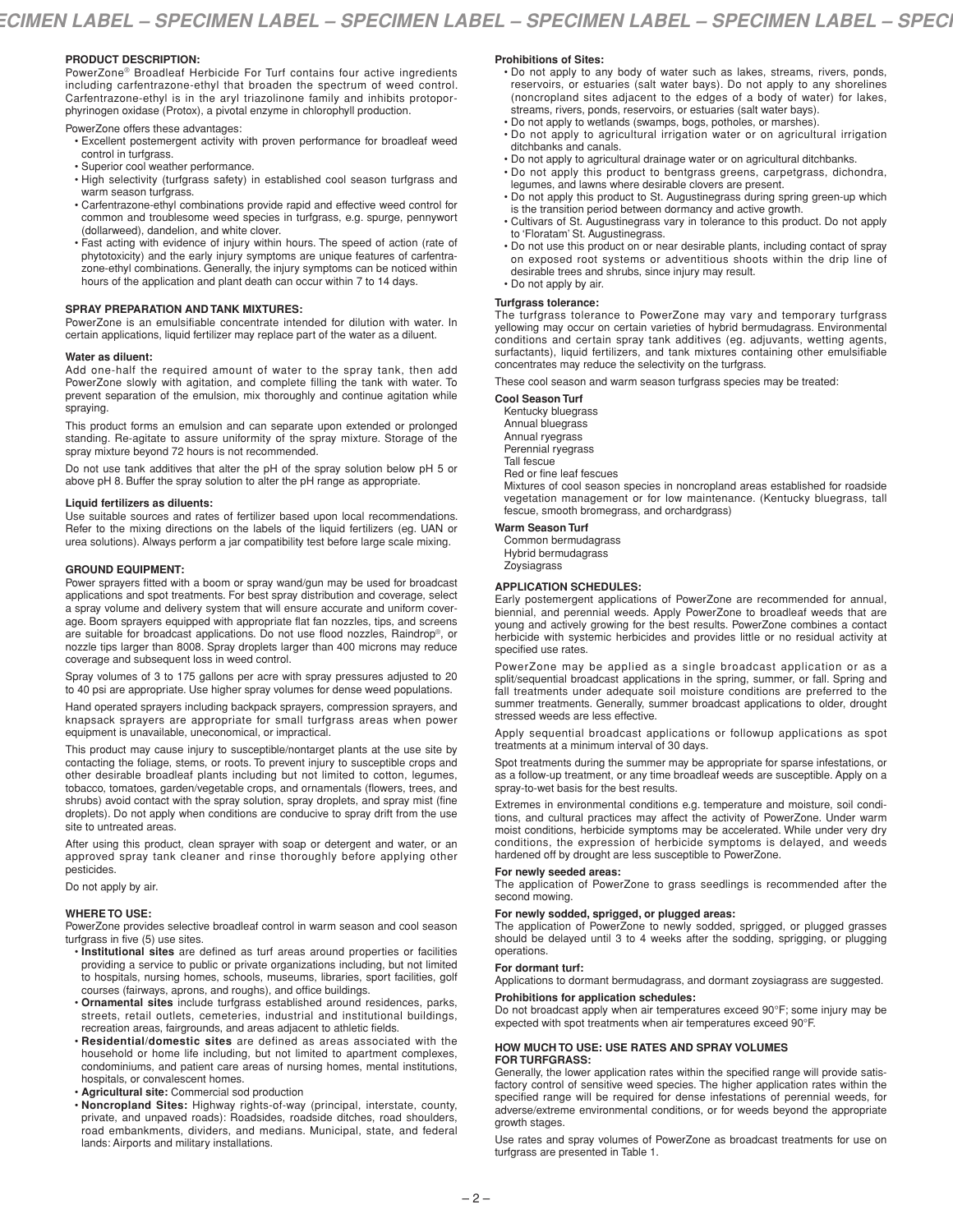| TABLE 1. USE RATES FOR SOD FARMS, ORNAMENTAL LAWNS AND TURFGRASS.                                                                                                                                                |                                                                                      |                                                                                    |                     |                                   |  |  |
|------------------------------------------------------------------------------------------------------------------------------------------------------------------------------------------------------------------|--------------------------------------------------------------------------------------|------------------------------------------------------------------------------------|---------------------|-----------------------------------|--|--|
| <b>Species</b>                                                                                                                                                                                                   | Amount of<br><b>Product for</b><br><b>SENSITIVE WEEDS</b>                            | <b>Amount of Product for</b><br><b>HARD-TO-CONTROL WEEDS</b>                       | <b>Spray Volume</b> |                                   |  |  |
|                                                                                                                                                                                                                  |                                                                                      |                                                                                    | Gallons<br>Per Acre | Gallons<br>Per<br>$1,000$ sq. ft. |  |  |
| Cool-Season Turf: Kentucky bluegrass,<br>Annual bluegrass, Annual ryegrass,<br>Perennial ryegrass, Tall Fescue, Red or<br>Fine Fescue.                                                                           | 3.5 to 4 Pints/Acre<br>$(1.3 \text{ to } 1.5 \text{ fl. oz.})$<br>per 1,000 sq. ft.) |                                                                                    |                     |                                   |  |  |
| Mixtures of cool-season species in<br>non-cropland areas established for<br>roadside vegetation management or for<br>low maintenance. (Kentucky bluegrass,<br>tall fescue, smooth bromegrass &<br>orchardgrass). |                                                                                      | 4 to 5 Pints/Acre<br>$(1.5 \text{ to } 1.8 \text{ fl. oz.})$<br>per 1,000 sq. ft.) | 3 to 175            | $0.1$ to $4.0$                    |  |  |
| <b>Warm Season Turf:</b><br>Common and Hybrid Bermudagrass,<br>Zoysiagrass.                                                                                                                                      | 2 to 3 Pints/Acre<br>(0.75 to 1.1 fl. oz.<br>per 1,000 sq. ft.)                      | 3 to 4 Pints/Acre<br>(1.1 to 1.5 fl. oz.<br>per 1,000 sq .ft.)                     | 3 to 175            | $0.1$ to $4.0$                    |  |  |

#### **Limitations on broadcast treatments for turfgrass on all use sites:**

The maximum application rate is 5.0 pints of product per acre per application (1.38 lb. MCPA ae, 0.28 lb. MCPP-p ae, and 0.14 lb. dicamba ae per acre per application). The maximum number of broadcast applications is limited to 2 per year with a minimum of 30 days between applications. The maximum seasonal rate is 10 pints of product per acre per year (2.76 lb. MCPA ae, 0.55 lb. MCPP-p ae, and 0.28 lb. dicamba ae per acre per year), excluding spot treatments.

#### **SPOT TREATMENTS WITH HAND OPERATED SPRAYERS (INCLUDING BACKPACK SPRAYERS, COMPRESSION SPRAYERS, AND KNAPSACK SPRAYERS):**

- For cool season turfgrass, mix 1.5 to 2.2 fl. oz. of PowerZone per one (1.0) gallon of water for treatment of approximately 1,000 sq. ft. of turfgrass. Apply any time the emerged broadleaf weeds are susceptible. Spray the target weeds thoroughly and wet the entire leaf surface of the undesirable plants.
- For warm season turfgrass, mix 0.75 to 1.5 fl. oz. of PowerZone per one (1.0) gallon of water for treatment of approximately 1,000 sq. ft. of turfgrass. Apply any time the emerged broadleaf weeds are susceptible. Spray the target weeds thoroughly and wet the entire leaf surface of the undesirable plants.

## **Limitations on spot treatments for turfgrass on all use sites:**

Spot treatment is defined as a treatment area no greater than 1,000 sq. ft. per acre. The maximum application rate is 2.2 fl. oz. per 1,000 sq. ft. per application (0.33 lb. MCPP-p acid equivalent per acre). The maximum number of spot treatments is limited to 2 per year with a minimum of 30 days between applications.

#### **Tank Mixtures:**

PowerZone may be tank mixed with other herbicides EPA-registered for use on turfgrass to broaden the weed control spectrum compared to the products alone. These tank mixtures must be used according to the most restrictive label limitations and precautions. No label dosage rate should be exceeded. Follow the labeling of each companion product for precautionary statements, directions for use, dosage rates, and application schedules. Tank mixture recommendations are for use only in states where the companion products and application site are registered.

## **CULTURAL TIPS FOR IMPROVED CONTROL:**

# **Irrigation:**

- Do not apply this product through any type of irrigation system.
- Do not apply this product immediately before rainfall or irrigation. Do not irrigate or water the turfgrass within 24 hours after application

#### **Mowing:**

• Delay mowing 1 to 2 days before and after the application of this product.

# **Reseeding interval:**

• Treated areas may be reseeded 2 weeks after application.

## **SPRAY DRIFT MANAGEMENT**

Avoiding spray drift at the application site is the responsibility of the applicator. The interaction of many equipment-and weather-related factors determine the potential for spray drift. The applicator and the grower are responsible for considering all these factors when making decisions.

Apply only as a medium or coarser spray (ASAE standard 572) or a volume mean diameter of 300 microns or greater for spinning atomizer nozzles.

## **Wind Speed**

Apply only when the wind speed is 2 to 10 mph at the application site. Do not apply at wind speeds greater than 10 mph.

# **Additional requirements for ground boom application:**

Do not apply with a nozzle height greater than 4 feet above the crop canopy.

## **BROADLEAF WEEDS CONTROLLED:**

PowerZone will control or suppress the following broadleaf weeds and will control or suppress other broadleaf weeds that are susceptible to MCPA.

Annual fleabane Aster, white heath & white prairie **Bedstraw** Beggarticks Beggarweed, creeping Bindweed Birdsfoot trefoil Black medic Broadleaf plantain Buckhorn plantain Bull thistle **Burclover** Burdock, common Buttercup, creeping Carolina geranium **Carpetweed** Chickweed, common Chicory **Cinquefoil Clover Cocklebur** Common mullein Compassplant Curly dock Dandelion Dayflower Deadnettle Dock Dogfennel Dovefoot geranium English daisy English caller (\*spotted catsear & common catsear) Field bindweed (\*morningglory & creeping jenny) Field madder

\*Synonyms

## **BROADLEAF WEEDS**

Field oxeye-daisy (\*creeping oxeye) Field pennycress Filaree, whitestem & redstem Florida pusley Ground ivy Groundsel Hairy bittercress Hawkweed Healall Henbit Horsenettle Horseweed Innocence (Blue-eyed Mary) Jimsonweed Kochia Lambsquarters Lawn burweed Lespedeza, common Mallow, common Matchweed Mouseear chickweed Mustard Nettle Old world diamond flower *Oxalis* (\*yellow woodsorrel & creeping woodsorrel) Parsley-piert Pennsylvania smartweed Pennywort (\*dollarweed) **Pepperweed** Pigweed Pineappleweed Plantain Poison ivy Poison oak

Prostrate knotweed (\*knotweed) Puncturevine Purple cudweed Purslane **Ragweed** Redweed Red sorrel (\*sheep sorrel) Roundleaf greenbriar Shepherd's purse Spotted spurge Spurge, prostrate Star-of-Bethlehem **Sunflower Thistle** Velvetleaf (\*buttonweed) Venice mallow *Veronica* (\*corn speedwell) Virginia buttonweed Virginia creeper Western salsify White clover (\*Dutch clover, honeysuckle clover, white trefoil, & purplewort) Wild carrot Wild garlic Wild geranium Wild lettuce Wild mustard Wild onion Wild strawberry Wild violet Yarrow Yellow rocket

# **STORAGE AND DISPOSAL**

Do not contaminate water, food, or feed by storage and disposal. **PESTICIDE STORAGE:** Store in original container in a locked storage area inaccessible to children or pets. Keep from freezing.

**PESTICIDE DISPOSAL:** Pesticide wastes are acutely hazardous. Improper disposal of excess pesticide, spray mixture, or rinsate is a violation of Federal law. If these wastes cannot be disposed of by use according to label instructions, contact your State Pesticide or Environmental Control Agency, or the Hazardous Waste Representative at the nearest EPA Regional Office for guidance.

**CONTAINER HANDLING:** Nonrefillable container. Do not reuse or refill this container. Offer for recycling, if available, or puncture and dispose of in a sanitary landfill, or by incineration, or, if allowed by state and local authorities, by burning. If burned, stay out of smoke.

*(cont. on next page)*